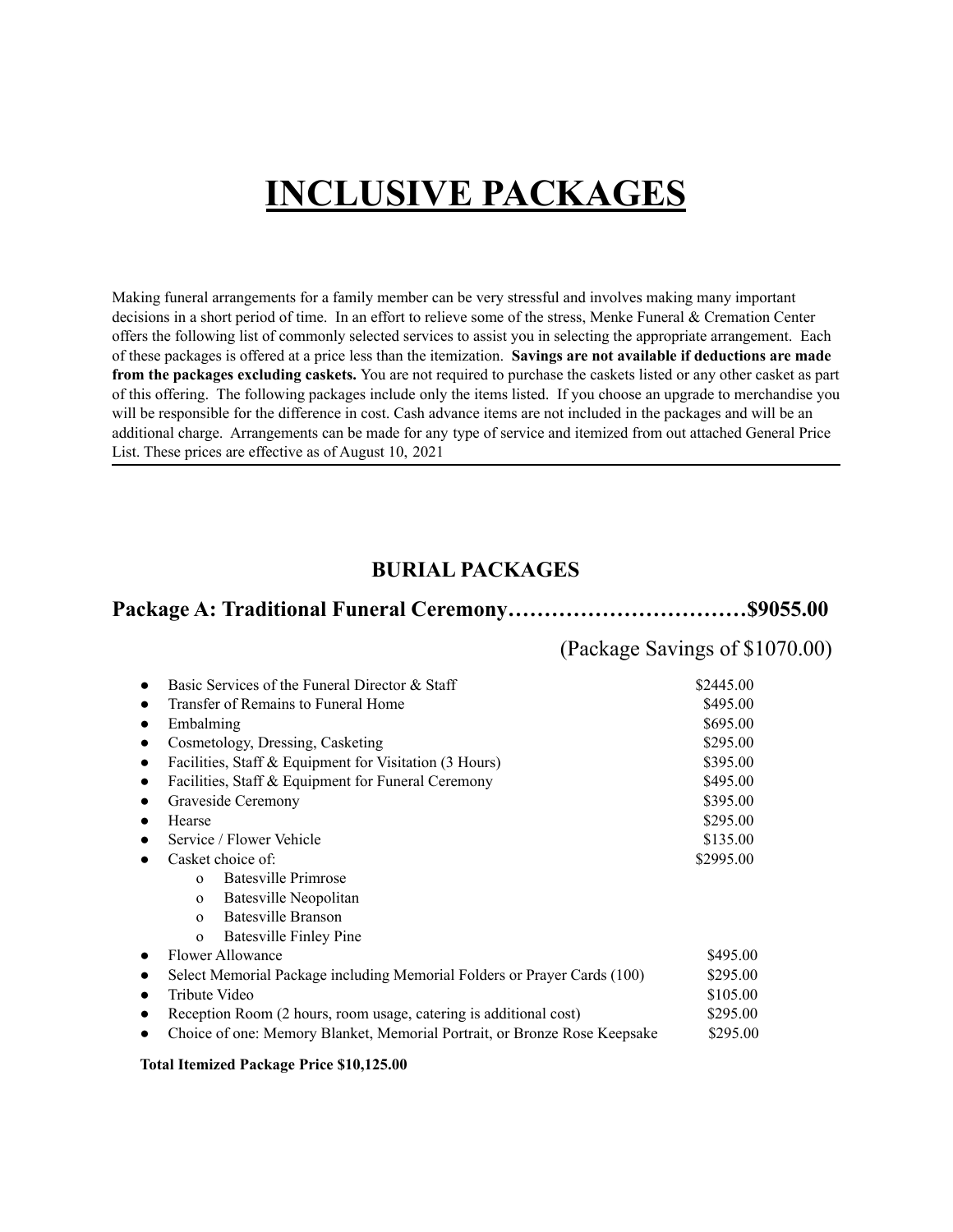#### **Package B: Graveside Ceremony & Visitation………………………. \$8355.00** (Package Savings of \$1175.00)

|           | Basic Services of the Funeral Director & Staff                            | \$2445.00 |
|-----------|---------------------------------------------------------------------------|-----------|
| $\bullet$ | Transfer of Remains to Funeral Home                                       | \$495.00  |
| $\bullet$ | Embalming                                                                 | \$695.00  |
| $\bullet$ | Cosmetology, Dressing, Casketing                                          | \$295.00  |
| $\bullet$ | Facilities, Staff & Equipment for Visitation (3 Hours)                    | \$395.00  |
| $\bullet$ | Graveside Ceremony                                                        | \$395.00  |
| $\bullet$ | Hearse                                                                    | \$295.00  |
| $\bullet$ | Service / Flower Vehicle                                                  | \$135.00  |
|           | Casket choice of:                                                         | \$2995.00 |
|           | Batesville Primrose<br>$\Omega$                                           |           |
|           | Batesville Neopolitan<br>$\Omega$                                         |           |
|           | Batesville Branson<br>$\Omega$                                            |           |
|           | <b>Batesville Finley Pine</b><br>$\Omega$                                 |           |
|           | Flower Allowance                                                          | \$395.00  |
| $\bullet$ | Select Memorial Package including Memorial Folders or Prayer Cards (100)  | \$295.00  |
| $\bullet$ | Tribute Video                                                             | \$105.00  |
| ٠         | Reception Room (2 hours, room usage, catering is additional cost)         | \$295.00  |
| $\bullet$ | Choice of one: Memory Blanket, Memorial Portrait, or Bronze Rose Keepsake | \$295.00  |
|           | <b>Total Itemized Package Price \$9530.00</b>                             |           |

### **Package C: Graveside Ceremony……………………………………\$7655.00**

#### (Package Savings of \$1275.00)

| $\bullet$ | Basic Services of the Funeral Director & Staff                            | \$2445.00 |
|-----------|---------------------------------------------------------------------------|-----------|
| $\bullet$ | Transfer of Remains to Funeral Home                                       | \$495.00  |
| $\bullet$ | Embalming                                                                 | \$695.00  |
| $\bullet$ | Cosmetology, Dressing, Casketing                                          | \$295.00  |
| $\bullet$ | Graveside Ceremony                                                        | \$395.00  |
| $\bullet$ | Hearse                                                                    | \$295.00  |
| $\bullet$ | Service / Flower Vehicle                                                  | \$135.00  |
| $\bullet$ | Casket choice of:                                                         | \$2995.00 |
|           | Batesville Primrose<br>$\Omega$                                           |           |
|           | Batesville Neopolitan<br>$\Omega$                                         |           |
|           | Batesville Branson<br>$\Omega$                                            |           |
|           | Batesville Finley Pine<br>$\Omega$                                        |           |
| $\bullet$ | Flower Allowance                                                          | \$295.00  |
| $\bullet$ | Select Memorial Package including Memorial Folders or Prayer Cards (100)  | \$295.00  |
| $\bullet$ | Reception Room (2 hours, room usage, catering is additional cost)         | \$295.00  |
| $\bullet$ | Choice of one: Memory Blanket, Memorial Portrait, or Bronze Rose Keepsake | \$295.00  |
|           | <b>Total Itemized Package Price \$8930.00</b>                             |           |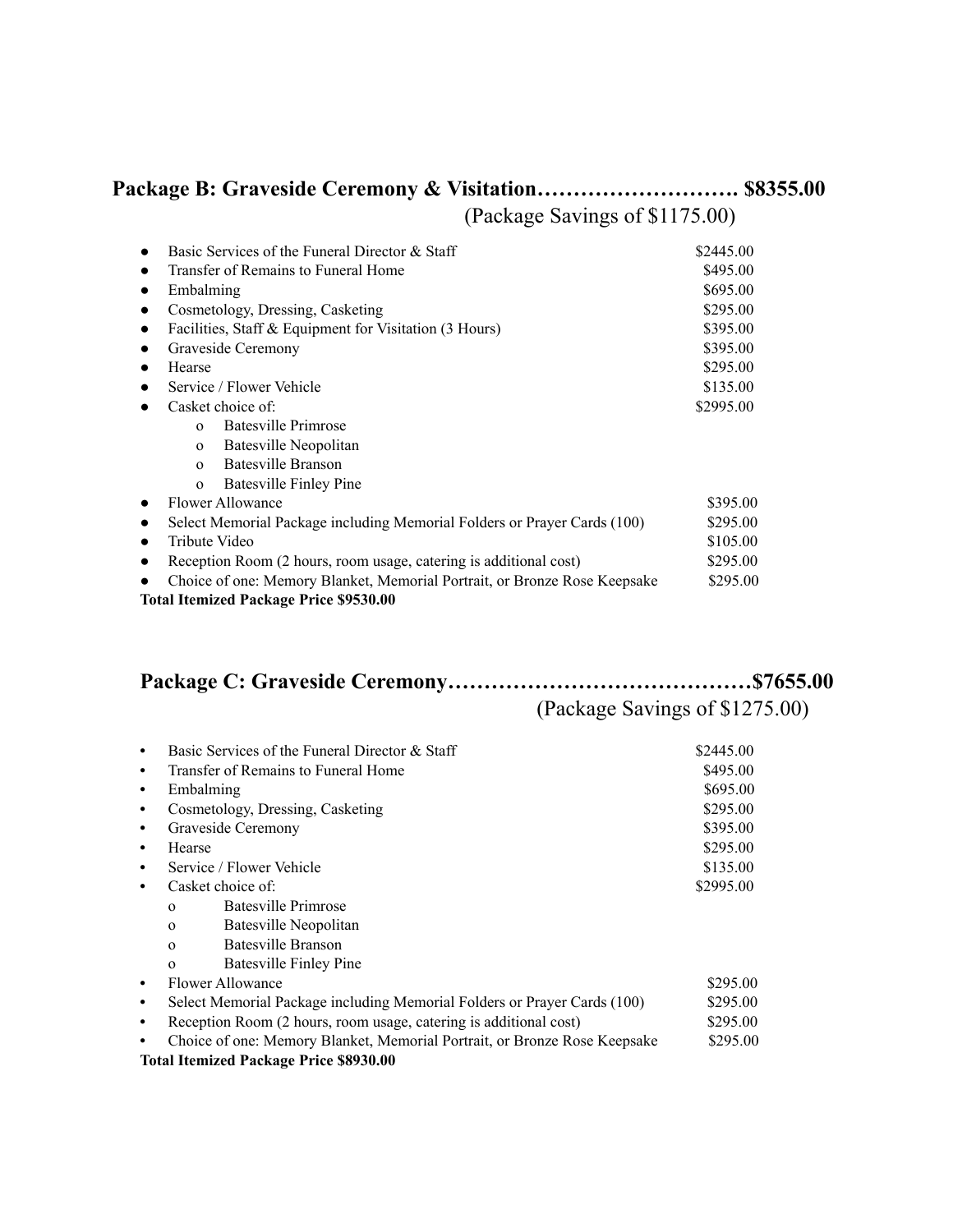#### **CREMATION PACKAGES**

#### **Package A: Traditional Cremation Ceremony………….………….\$7310.00**

(Package Savings of \$1365.00)

| Basic Services of Funeral Director & Staff                                            | \$2445.00 |
|---------------------------------------------------------------------------------------|-----------|
| Transfer of Remains to Funeral Home                                                   | \$495.00  |
| Embalming                                                                             | \$695.00  |
| Cosmetology, Dressing, Casketing<br>$\bullet$                                         | \$295.00  |
| Facilities, Staff & Equipment for Visitation<br>$\bullet$                             | \$395.00  |
| Facilities, Staff & Equipment for Funeral Ceremony<br>$\bullet$                       | \$495.00  |
| <b>Rental Casket</b>                                                                  | \$1195.00 |
| Urn Allowance<br>$\bullet$                                                            | \$495.00  |
| Select Memorial Package including Memorial Folders or Prayer Cards (100)<br>$\bullet$ | \$295.00  |
| Service/Flower Vehicle<br>$\bullet$                                                   | \$135.00  |
| Transfer of Remains to Crematory<br>$\bullet$                                         | \$395.00  |
| Crematory Fee                                                                         | \$250.00  |
| Flower Allowance of                                                                   | \$395.00  |
| Tribute Video<br>$\bullet$                                                            | \$105.00  |
| Reception Room (2 hours, room usage, catering is additional cost)<br>$\bullet$        | \$295.00  |
| Memory Blanket, Memorial Portrait or Keepsake Bronze Rose (engraving)                 | \$295.00  |
| <b>Total Itemized Package Price \$8675.00</b>                                         |           |

#### **Package B: Cremation with Memorial Ceremony………….……..\$4910.00** (Package Savings of \$2070.00)

|           | Basic Services of Funeral Director & Staff                               | \$2445.00 |
|-----------|--------------------------------------------------------------------------|-----------|
| $\bullet$ | Transfer of Remains to Funeral Home                                      | \$495.00  |
| $\bullet$ | Refrigeration                                                            | \$295.00  |
|           | Sanitary Care-bathing and surface disinfection when no embalming         | \$195.00  |
| $\bullet$ | Facilities, Staff & Equipment for Funeral Ceremony                       | \$495.00  |
| $\bullet$ | <b>Standard Cremation Container</b>                                      | \$395.00  |
|           | Urn Allowance                                                            | \$495.00  |
| $\bullet$ | Select Memorial Package including Memorial Folders or Prayer Cards (100) | \$295.00  |
| $\bullet$ | Service/Flower Vehicle                                                   | \$135.00  |
| $\bullet$ | Transfer of Remains to Crematory                                         | \$395.00  |
| $\bullet$ | Crematory Fee                                                            | \$250.00  |
| $\bullet$ | Flower Allowance of :                                                    | \$395.00  |
|           | Tribute Video                                                            | \$105.00  |
|           | Reception Room (2 hours, room usage, catering is additional cost)        | \$295.00  |
|           | Memory Blanket, Memorial Portrait or Keepsake Bronze Rose (engraving)    | \$295.00  |
|           | <b>Total Itemized Package Price \$6980.00</b>                            |           |